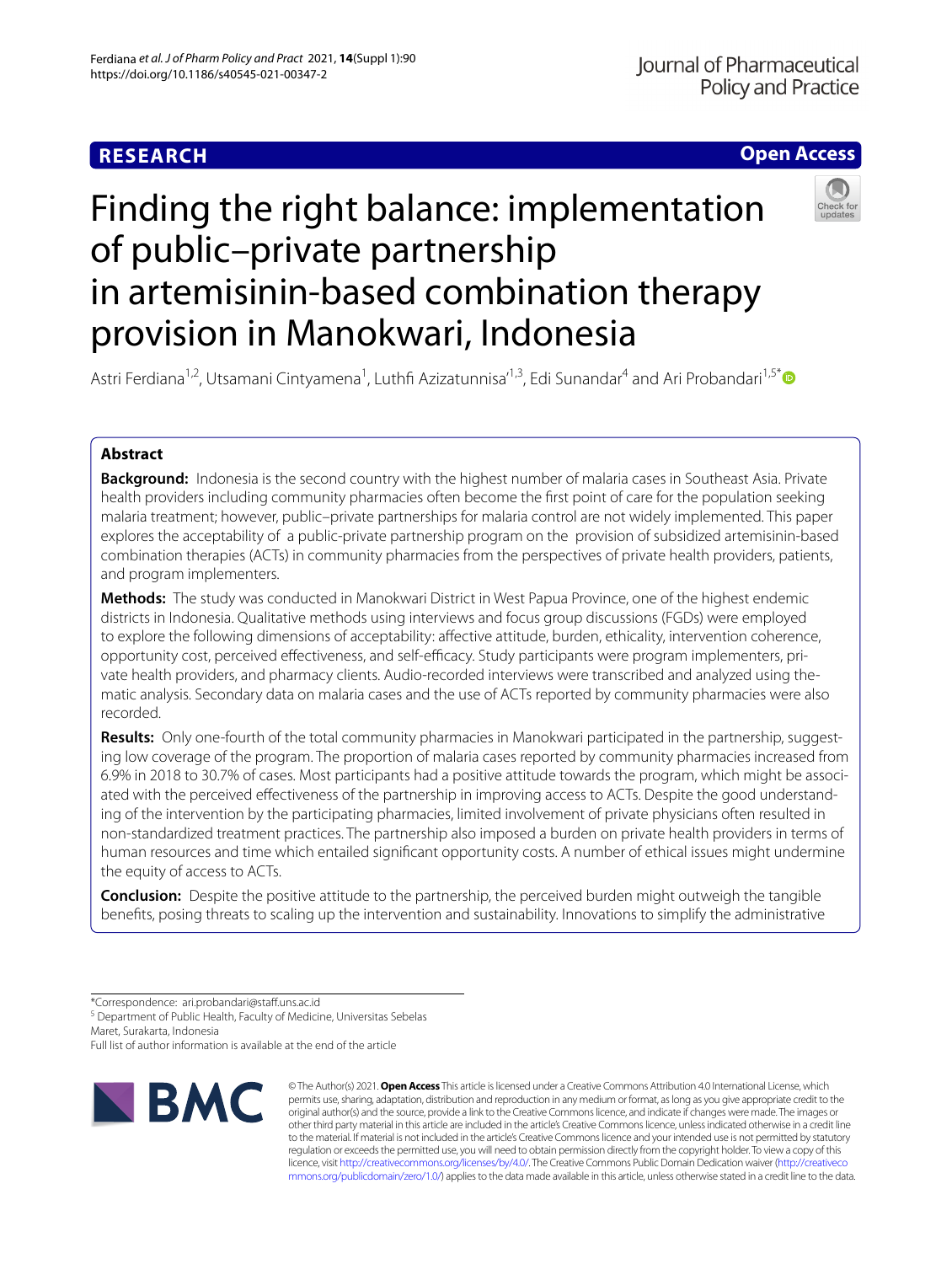procedures in combination with performance-based incentives are needed to improve implementation. Engagement of patients and physicians is needed to increase the efectiveness of the partnership.

**Keywords:** Indonesia, Malaria, Private sector, Pharmacies, Public–private partnership

## **Introduction**

Since 2010, artemisinin-based combination therapies (ACTs) have been recommended by the WHO as a standard treatment for uncomplicated malaria [[1](#page-11-0)]. After parasitological confrmation of diagnosis, ACTs are initiated either through rapid diagnostic tests or microscopy [[1\]](#page-11-0). ACTs are typically highly subsidized or provided at no cost to patients in the public sector when the diagnosis and treatment have been established according to standard guidelines [[2\]](#page-11-1). In private drug outlets such as community pharmacies, however, similar care standards are often not available.

In many malaria-endemic countries, community phar-macies are often the first and only source of care [\[3](#page-11-2)]. Seeking treatment for fever or malaria symptoms at community pharmacies is particularly common among urban and rural populations because these providers are more accessible, especially in developing and low-income countries in Asia, Africa, and South America [\[4](#page-11-3), [5](#page-11-4)]. Nevertheless, antimalarial drugs in community pharmacies are often dispensed without laboratory confrmation of diagnosis [[6\]](#page-11-5). Non-standard treatments such as quinine are still dispensed because ACTs are not available nor afordable. Consequently, the use of ACTs as the frst line of treatment for uncomplicated malaria is limited. Patients who seek treatment in the private sector thus may be using inefective medication [\[2](#page-11-1)].

Given the large proportion of patients seeking care at private health providers, implementing a public–private partnership may help in fast-tracking malaria elimination [[7\]](#page-11-6). Universal access to quality malaria diagnosis and treatment must be ensured in both the public and private health sectors. Globally, the collaboration between the government and private sectors in malaria control has started in the late 1990s  $[8]$  $[8]$ . The existing public and private sector collaboration in malaria control mostly focus on the provision of antimalarial drugs and diagnostic tests, indoor residual spraying, and insecticide mosquito net  $[8, 9]$  $[8, 9]$  $[8, 9]$  $[8, 9]$ . The partnership between public and private on ACTs provision has been widely implemented in several sub-Saharan countries, yet little evidence exists for its implementation in the Southeast Asian region. Although the incidence rate of malaria in this region has dropped by 70% between 2018 and 2010, several countries including Indonesia still faced challenges to achieve elimination  $[10]$  $[10]$ .

Indonesia is the second country with the largest number of malaria cases within the region (30%) and contributes 5% of malaria vivax cases globally [\[10](#page-11-9)]. In 2018, a total of 180,205 positive cases of malaria were reported. The annual parasite incidence (API) in 2018 was 0.68/1000 population [\[11](#page-11-10)]. Although more than half of 514 districts in Indonesia have been declared malariafree, malaria remains highly endemic in some areas, including the West Papua Province [\[12](#page-11-11)]. Within this province, the highest number of malaria cases is found in Manokwari District, the province's capital. In 2018, 4340 malaria cases were found with API of 24.1 per 1,000 population. This district aims to achieve malaria elimination by 2025.

Partnership with the private sector has been emphasized in the Indonesian national strategy for malaria elimination, including establishing collaboration with community pharmacies to provide access to antimalarial drugs [\[12\]](#page-11-11). A previous study in Papua, the highest malaria-endemic area in Indonesia, reported that 51% of patients with malaria obtained antimalarial from private health providers [\[13\]](#page-11-12), suggesting that private health providers are an important source of care for malaria. However, partnerships with the private sector in malaria control have only been implemented in a few endemic districts in Indonesia, including Manokwari.

The public-private partnership in malaria control in Manokwari was established in 2012 and aimed at involving private health providers in the diagnosis and treatment of malaria based on the national guidelines. Private health providers were invited to participate in this partnership on a voluntary basis. In 2018, a memorandum of understanding (MoU) on public–private partnership in malaria was created between the Manokwari District Health Office (DHO) and community pharmacies. In this partnership, ACTs are provided in the pharmacies at no cost by DHO, provided that community pharmacies report data on the number of cases and ACTs dispensed. Community pharmacies are allowed to charge a maximum administrative fee of IDR 10,000 (equivalent to USD 0.75). The DHO provides ACTs for free through the existing logistics and supply channels of the public sector. The community pharmacies can only dispense ACTs to patients upon physician's prescription and laboratory confrmation. In order to restock, pharmacists fill in a form for submission to the DHO. The physician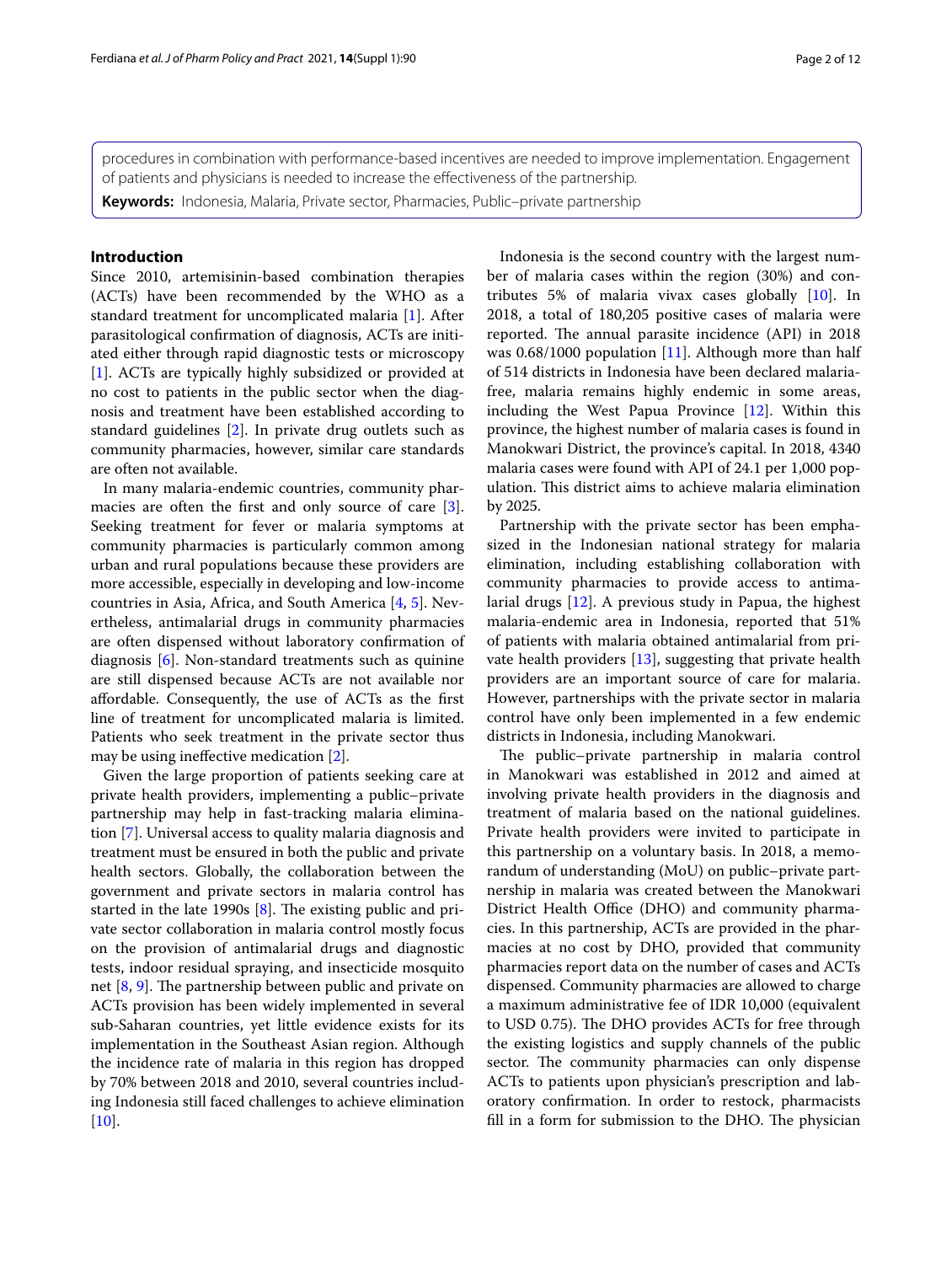

<span id="page-2-0"></span>prescription and laboratory confrmation result must be attached to this request form. The DHO would then send a request letter to the district pharmacy warehouse so that the pharmacists can collect the requested ACTs. Figure [1](#page-2-0) explains the mechanism of the ACTs provision in the pharmacies through DHO channel.

Despite having been implemented for some time, it is unknown whether the partnership program is well accepted by private health providers especially community pharmacies and physicians, program implementers and patients. Assessing the acceptability of the program will contribute to the improvement of the program implementation, as well as program sustainability and the possibility of scaling up [\[14](#page-11-13)]. To date, empirical evidence on the implementation of public–private partnership in malaria in Indonesia is scarce.

This paper explores the acceptability of public–private partnership for ACTs provision as perceived by the private health providers, patients, and program implementers in Manokwari District, West Papua province, Indonesia.

## **Methods**

## **Setting**

Manokwari district is a semi-urban area inhabited by approximately 200,000 people. Healthcare services include 13 community health centers (*Puskesmas*), one district public hospital, and three military hospitals. The number of community pharmacies in Manokwari had grown from 68 in 2017, 78 in 2018 to 86 in 2019 [[15](#page-11-14), [16\]](#page-11-15). Most have a clinical laboratory located within the compound.

In Indonesia, there are around 28,000 pharmacies [\[17](#page-11-16)]. These business entities are allowed to sell prescription and over-the-counter medicine and must be attended by a registered pharmacist. The professional license of pharmacists and operational license of the pharmacies are issued by the DHO upon the local professional associations' recommendation [\[18](#page-11-17)].

## **Study design**

The study employed qualitative methods to develop a complete understanding of stakeholder perceptions around program acceptability.

We defne acceptability as "a multi-faceted construct that refects the extent to which people delivering or receiving a healthcare intervention consider it to be appropriate, based on anticipated or experienced cognitive and emotional responses to the intervention" [\[14](#page-11-13)]. In understanding how the acceptability of the intervention works, we used the theoretical framework of accept-ability (TFA) (Fig. [2\)](#page-3-0)  $[14]$  $[14]$  $[14]$ . The TFA is a comprehensive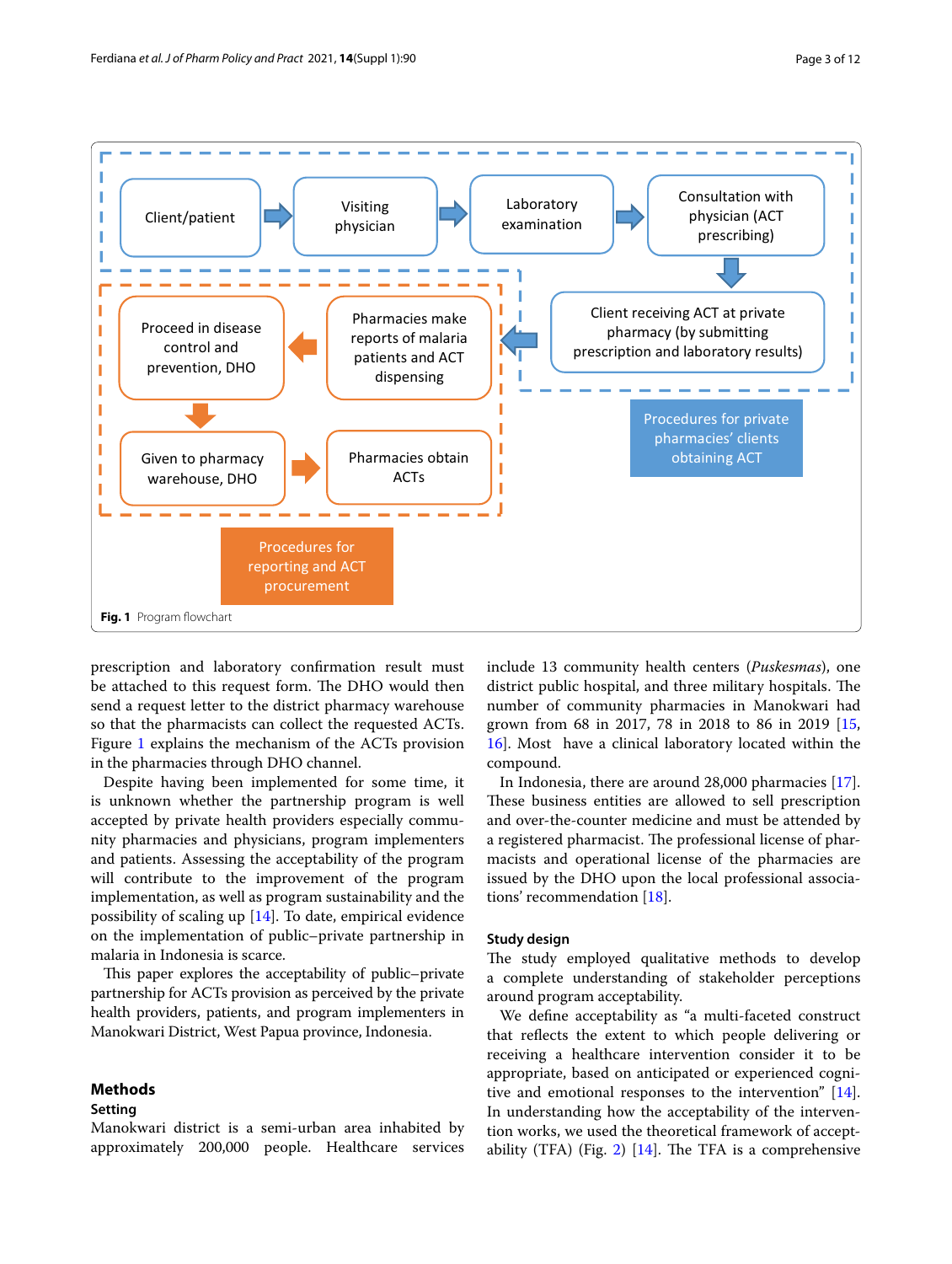



<span id="page-3-0"></span>framework that proposes that acceptability's core dimensions include behavior, afection and cognition [[14](#page-11-13), [19](#page-11-18)]. This framework has been used in complex program evaluations to assess 'acceptability', such as mental health promotion programs, physical activity in postnatal group programs, and chronic kidney patients [\[20](#page-11-19)[–22](#page-11-20)].

A combination of focus group discussions (FGDs) and interviews were used to explore the following dimensions of acceptability according to the TFA framework: afective attitude, burden, ethicality, intervention coherence, opportunity cost, perceived effectiveness, and self-efficacy  $[14]$  $[14]$  $[14]$ . The dimensions of acceptability are shown in Table [1](#page-3-1).

## **Participants and recruitment**

Purposive sampling was employed to select the following groups of participants: (1) program implementers and

representatives of professional associations; (2) private health providers and (3) community pharmacy clients.

Relevant program implementers were selected from the disease control as well as pharmaceutical and health services sections, since the management of antimalarial drugs involved both. Representatives of professional associations were also included. Eligible participants were contacted via phone calls using contact information obtained from the provincial health office.

Private health providers included community pharmacy staf, physicians, and laboratory analysts that had been working for more than 6 months. Community pharmacy staff must have a responsibility for antimalarial drug dispensing or management, while physicians must have treated a malaria patient in his/her practice. Eligible participants were identifed from the list of private health providers at DHO and contacted by an invitation letter containing the study information sheet and consent

<span id="page-3-1"></span>**Table 1** Dimensions of acceptability and the defnition based on Sekhon et al. (2017)

| <b>Dimension</b>        | <b>Definition</b>                                                                                           |  |
|-------------------------|-------------------------------------------------------------------------------------------------------------|--|
| Affective attitude      | How an individual feels about the intervention                                                              |  |
| Burden                  | The perceived amount of effort that is required to participate in the intervention                          |  |
| Ethicality              | The extent to which the intervention has good fit with an individual's value system                         |  |
| Intervention coherence  | The extent to which the participant understands the intervention and how it works                           |  |
| Opportunity cost        | The extent to which benefits, profits or values must be given up to engage in the intervention              |  |
| Perceived effectiveness | The extent to which the intervention is perceived as likely to achieve its purpose                          |  |
| Self-efficacy           | The participant's confidence that they can perform the behavior required to participate in the intervention |  |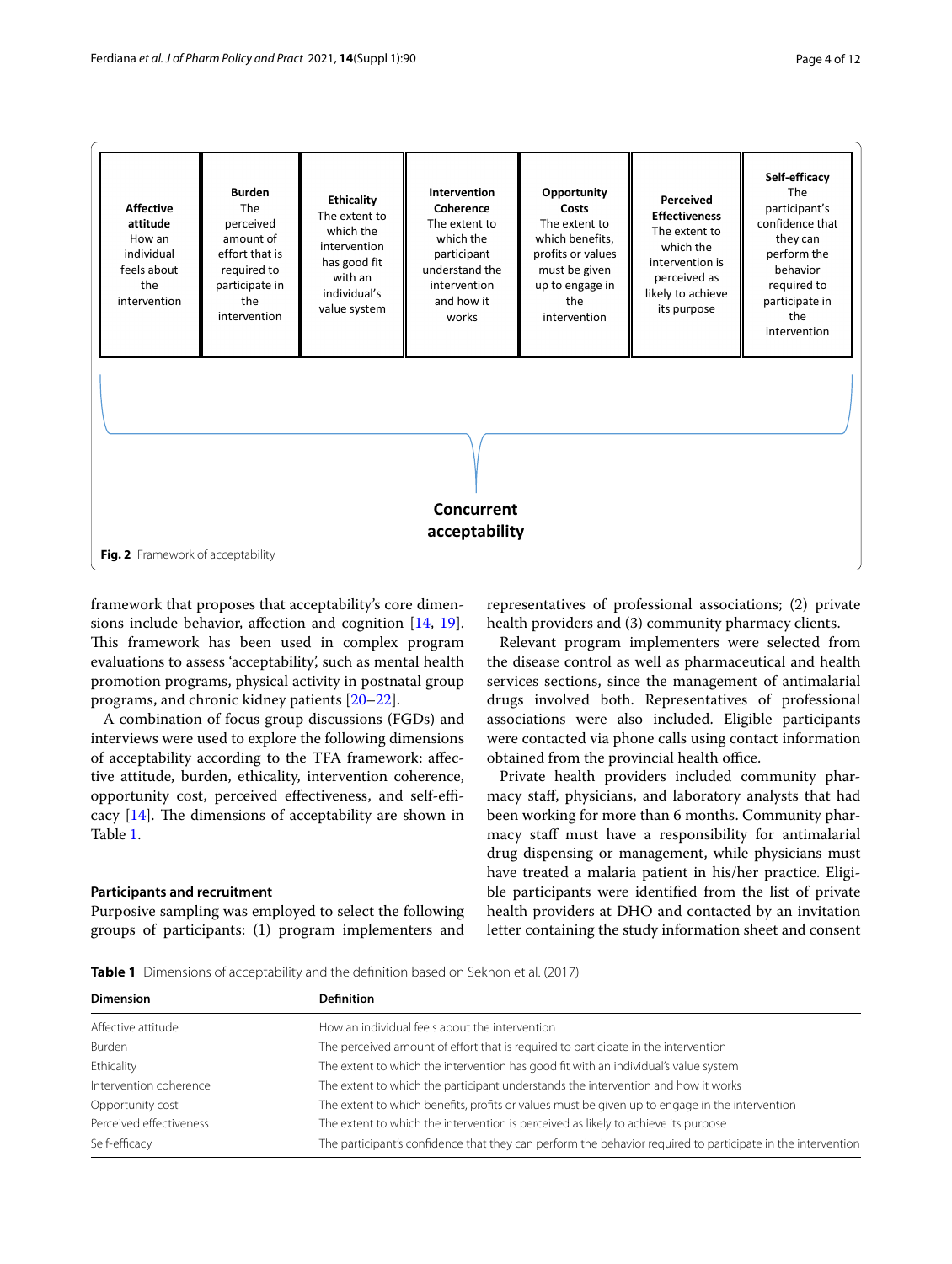form. The invitations were followed up by phone or text messages within 2–3 days to confrm participation and schedule interview appointments.

Clients at community pharmacies were selected from those aged $\geq$ 18 years, obtained antimalarials for themselves or for family members and resided in the study area for more than 6 months. At frst, we included only malaria-positive clients aged $\geq$  18 years, obtaining antimalarials at community pharmacies. However, we expanded the inclusion criteria to include patients aged<18 years. We also revised the inclusion criteria from being confrmed malaria positive to those who obtained antimalarials at community pharmacies to capture those who purchased antimalarials without laboratory confirmation. These changes have been approved by the ethics committee.

To recruit clients, research assistants visited community pharmacies participating in the partnership and asked the attending staff to inform any client who came to obtain antimalarials about the study. Eligible participants who agreed to participate were asked to provide their contact information, which was then passed on to the research team. The research assistants then contacted the clients and made interview appointments.

### **Data collection**

The following topics were explored during interviews: awareness and initiation of the partnership, perceived benefts and disadvantages, factors that prevented or facilitated implementation, and perceived impacts. In the FGDs, the following topics were explored using a topic list: awareness and perception of the partnership, implementation process, as well as factors afecting the implementation of the partnership. Probing questions were asked to understand further how the participants experienced and implemented the partnership.

All interviews with program implementers and private health providers took place in a private location, mostly at the participant's workplace. Interviews lasted between 45 and 60 min. Interviews with pharmacy clients were conducted at the community pharmacies or at home, depending on participant preference. Interviews took around 20–30 min for each participant.

Two local research assistants were recruited and trained in qualitative data collection methods. FGDs were conducted by AF, AP and ES. The few first interviews were conducted by a team of two, i.e., one researcher and one research assistant, to ensure a similar understanding and sufficient probing. Local research assistants conducted the rest of the interviews. All interviews were conducted in Indonesian language or the local dialect.

## **Data analysis**

All interviews and FGDs were audio-recorded and transcribed verbatim by a professional transcriber. Transcripts were read by all researchers and analyzed using thematic analysis based on the pre-determined constructs of acceptability. All researchers read the transcripts line by line and developed codes. One researcher (LA) compiled and compared the codes. Any discrepancy was discussed among the researchers. Recurrent codes were summarized into subthemes and subsequently themes. Themes and representative quotes were identifed and recorded using Excel sheets. Representative quotes were translated into the English language.

## **Ethics**

Ethical approval was sought from the Medical and Health Research Ethical Committee of the Faculty of Medicine Universitas Gadjah Mada (KE/FK/0917/EC/2019). Ethical approval was also obtained from the World Health Organization's Ethics Review Committee. One amendment of the inclusion criteria was requested and approved accordingly.

Prior to data collection, the study objectives and procedures were explained to the participants. Private health providers were told that their participation in the study and responses would not afect their relationship with the district health office in any way. All participants were asked to sign written informed consent in the Indonesian language before their participation in the study. For clients aged<18 years, consent was frst obtained from the patients' parents or guardians before interviews.

## **Results**

## **Characteristics of participants**

A total of 11 interviews were conducted with policymakers or program implementers, consisting of 8 program implementers at the district level and 3 representatives from professional associations. The interview with the program implementers at the food and drug administration was conducted in a group due to participant preference.

Twenty-eight private health providers from 21 community pharmacies were interviewed, consisting of 7 physicians, 15 pharmacists, 4 owners of pharmacies, and 2 laboratory analysts. Twenty-one participants were female. Age ranged from 23 to 60 years. Eighteen pharmacies participated in the partnership, while 3 did not. Table [2](#page-5-0) summarizes the characteristics of interview participants.

A total of 9 client participants from 7 community pharmacies were interviewed. Seven were female, and 2 were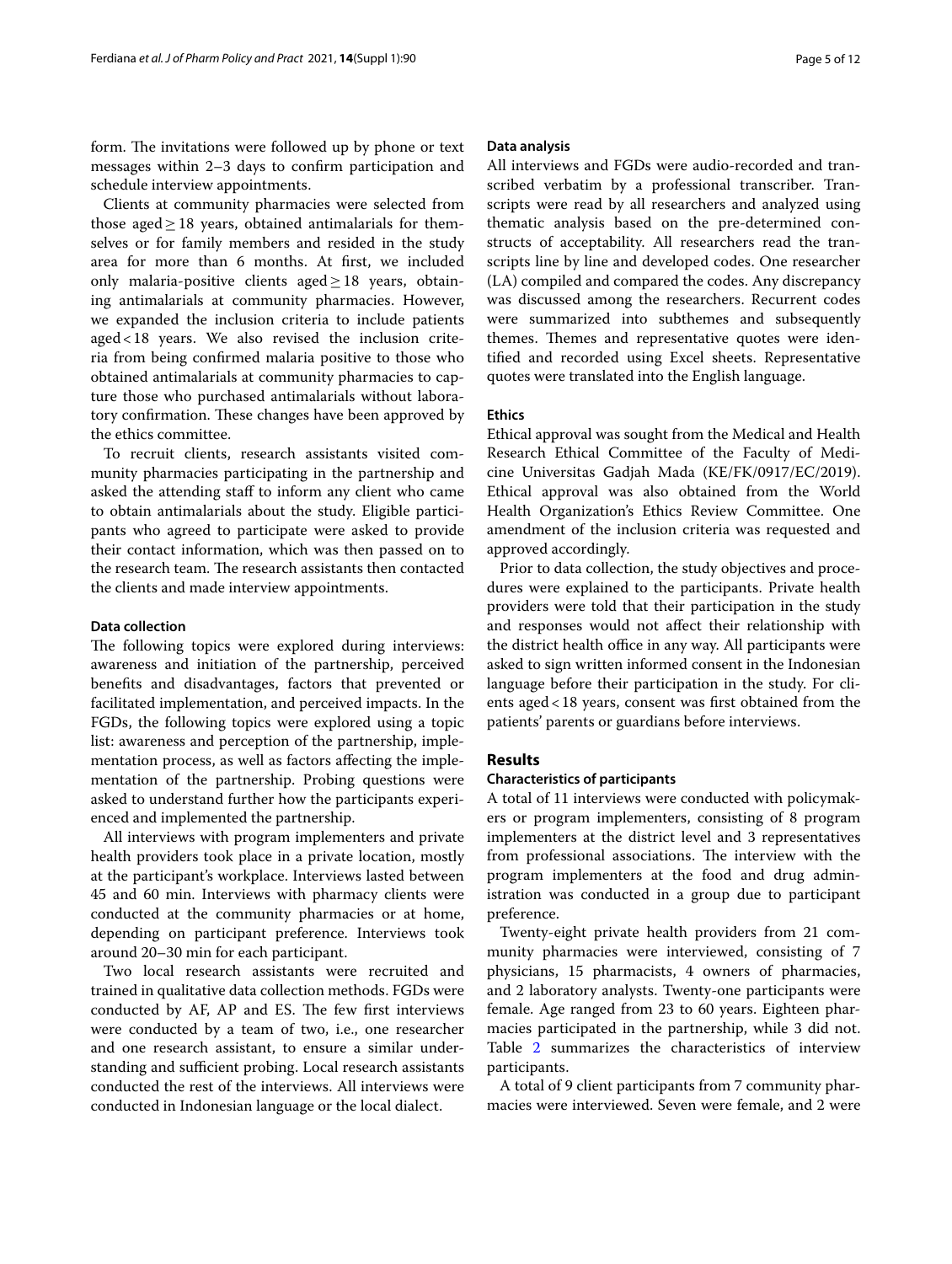<span id="page-5-0"></span>**Table 2** Characteristics of key informant interview respondents

| <b>Characteristics</b>                              | Ν |
|-----------------------------------------------------|---|
| Type of participants $(n=11)$                       |   |
| Program implementer at provincial health office     | 0 |
| Program implementer at district health office       | 4 |
| Program implementer at food and drug administration | 4 |
| Representatives of professional association         | 3 |
| Gender                                              |   |
| Female                                              | 5 |
| Male                                                | 6 |
| Age range (min-max)                                 |   |

<span id="page-5-1"></span>**Table 3** Characteristics of focus group discussion respondents

| <b>Characteristics</b>      |                |  |
|-----------------------------|----------------|--|
| Type of staff $(n=23)$      |                |  |
| Pharmacist                  | 18             |  |
| Pharmacy assistant          | $\mathfrak{D}$ |  |
| Staff                       | $\mathfrak{D}$ |  |
| Manager                     |                |  |
| Gender ( $n = 23$ )         |                |  |
| Female                      | 18             |  |
| Male                        | 5              |  |
| Type of pharmacies $(n=23)$ |                |  |
| MoU                         | 23             |  |
| Non-MoU                     | 0              |  |

male. Eight participants were the patient themselves, and one was the caregiver.

Three FGDs were conducted with 23 participants from community pharmacies participating in the partnership. The majority of participants were pharmacists and female. Their characteristics are presented in Table [3](#page-5-1).

## **Program implementation**

Since its inception, 34 community pharmacies have participated in the partnership program. Out of these, only 20 pharmacies regularly sourced antimalarials from the DHO. Data showed that in 2018, a total of 342 out of 4985 cases (6.9%) were reported from private health providers, while in 2019, 1452 out of 5176 (30.7%) cases were reported.

## **Acceptability of program**

The results of the interview were organized according to the dimensions of acceptability. These dimensions were organized as follows: perceived efectiveness, afective attitude, intervention coherence, self-efficacy, perceived burden, opportunity costs, and ethicality [\[14\]](#page-11-13).

## *Perceived efectiveness*

Most participants perceived that the partnership involving community pharmacies increase community access to antimalarial drugs. The provision of ACTs at community pharmacies at no cost would reduce fnancial barriers of access.

*Well, if the government involved the private sector, it is even better. It means drug availability will be better monitored. Moreover, people will be less burdened with a relatively high medical cost. Patent drugs are quite expensive (DHO, interview)*

It was perceived that adequate ACT supply to community pharmacies was guaranteed by pharmacies' participation in the partnership and better monitored, thereby ensuring community access to ACTs.

*Well, with this partnership, health facilities can have consistent drugs supply. If our stock is nearly out, we can make a request to DHO. So, it helps us to give better services to the community (Pharmacist 1, interview)*

Participants also agreed with the partnership's aim and content to ensure the quality of care of malaria. Within the partnership, ACTs can only be administered with diagnostic confrmation and physician's prescription. Participants mentioned that because malaria is highly endemic in Manokwari, it was very common for patients to directly come to the laboratory, ask for a blood test, and bring the result to pharmacies to dispense antimalarials. As ACTs were not always available at pharmacies, antimalarials given were not in line with the national guideline which asserted that ACTs be given to uncomplicated malaria as the frst line of treatment.

*I am very happy that the government procures malaria drugs (to community pharmacies) because the demand is actually very high. Sometimes patients who come to the pharmacy bring lab test result, but they do not want to consult to physician. Maybe it will cost them more (if they consult a phy*sician). They just want to consult to the pharmacist, *and they usually get primaquine (Physician 1, interview)*

The partnership was also expected to improve private physician adherence to the malaria guidelines when prescribing antimalarials.

*If there is no partnership, the private provider will be running services without standard. Tis MoU engaged them to improve adherence of physician to implement malaria treatment guidelines (Professional association 1, interview)*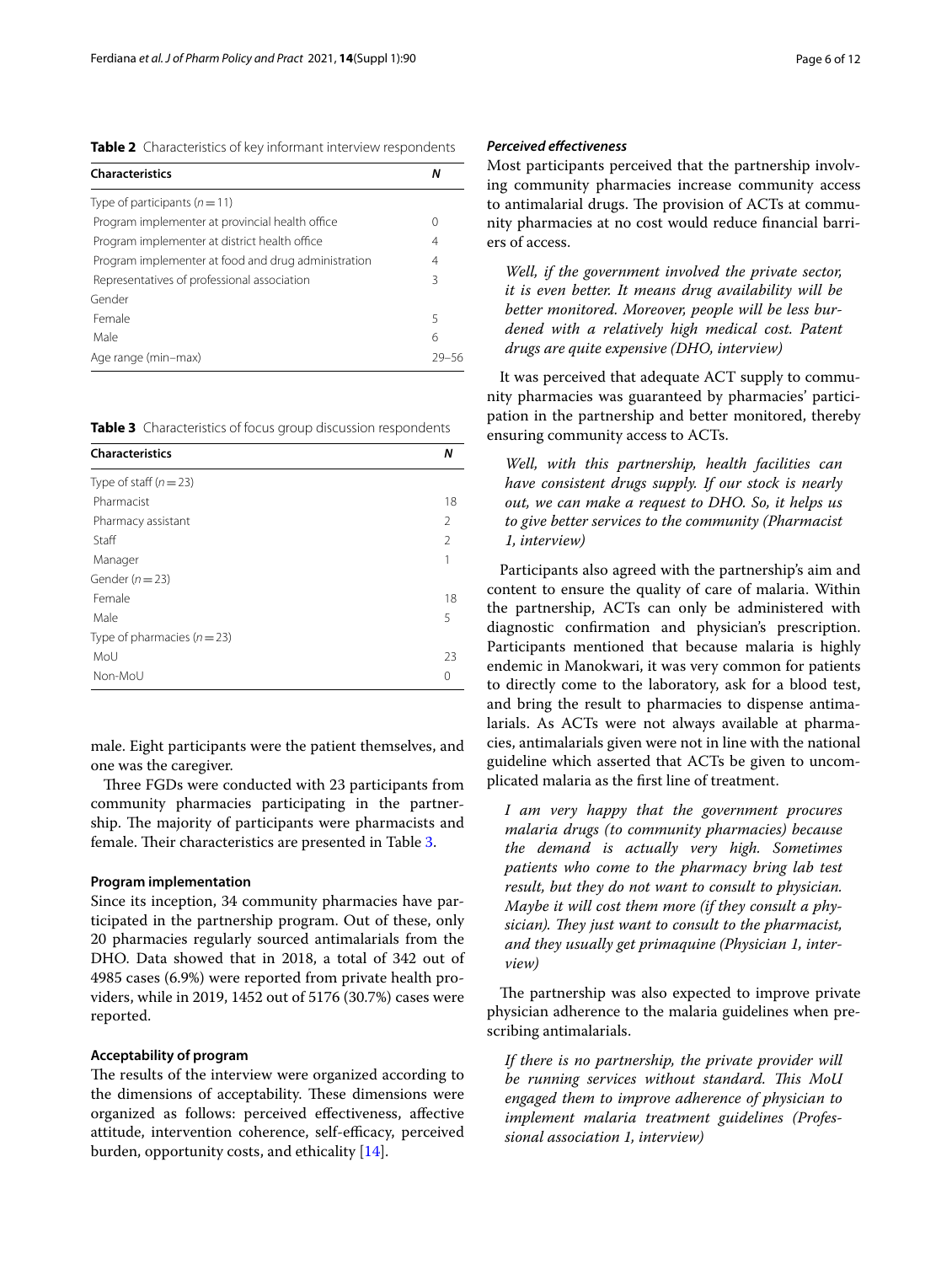Program implementers reported that the partnership allowed data collection from the private physician practices which were formerly difficult to obtain, thus allow better monitoring of district malaria prevalence. It was agreed among the program implementers that the partnership could potentially contribute to malaria elimination and greatly reduce the burden of the public sector in malaria control.

## *Afective attitude*

Most pharmacist participants expressed positive attitude towards the partnership. The perceived effectiveness of the program and social motivation to contribute to malaria elimination has driven community pharmacies to invest time in the partnership. They were well aware of the signifcance of malaria as a long-standing public health problem in Manokwari. The feeling of moral responsibility to contribute to malaria elimination created motivation to participate in the partnership that by joining the partnership, they would personally be able to support the government in antimalarial drug distribution to the community.

*…for us [pharmacists], actually we want to help people, so we facilitate them to get free medicine, we want to help. (Pharmacist, FGD 3)*

Physician participants also expressed positive attitude and support towards the partnership as it would ensure that ACTs are available and afordable, especially for the poor community members.

Client participants also had a positive perception towards the provision of antimalarials at the community pharmacies, especially as clients often experienced difficulties in obtaining antimalarials at the community pharmacies.

#### *Intervention coherence*

Most community pharmacy staff described that they would be able to request ACTs at no cost from the district warehouse only when they submitted patient data, including laboratory test results and prescription copies. This suggested a good understanding of the intervention, especially on the procurement component.

However, the management of antimalarial stock varied between pharmacies. Some pharmacies documented the antimalarial stock separately from other antibiotics and managed by one designated staff member, usually the pharmacist.

*If we take medicine from there [DHO], in pharmacies, we write again in the drug entry record. In our pharmacy, we separate the storage for antimalarial drugs, so we can easily see the cycle. Tus, when the* 

Pharmacies reported that only patients who presented with malaria positive tests and prescriptions would be given ACTs, suggesting good adherence to the procedure despite the absence of a standard operating procedure (SOP) or implementation guideline. However, the absence of a guideline created diferent practices of ACT dispensing between pharmacies when the ACTs were out of stock. Pharmacies would dispense diferent drugs according to their knowledge and experience rather than following the national guideline.

In addition, the practice of prescription analysis prior to dispensing antimalarial drugs was also diferent between pharmacies. Some pharmacists would assess the appropriateness of dosage when they received the prescription. When the dosage was not in line with the national guideline, they would contact the prescribing physician for clarifcation. However, such practices were not implemented in other pharmacies.

Despite the pharmacies' adherence to the intervention, the prescription practices among physicians varied. It was reported by pharmacist participants that a number of patients with positive laboratory confrmation were still prescribed non-ACTs by physicians. Some patients were still given antimalarials based on clinical diagnosis only.

The patient lab result was negative, but the physi*cian prescribed him/her with ACT. So far, I heard that in hospitals, Puskesmas (primary health center), or clinics, physician diagnosis of malaria is still based on the clinical symptoms, for instance, fever and other malaria symptoms, and physician decides to give antimalarial drugs. After the lab examination, turned out she/he was negative. Meanwhile, the procedure to give ACT is not like that; lab result has to be positive. We often experienced misunderstandings with the physician. (Pharmacist, FGD2)*

Several physician participants, however, mentioned that they were not informed regarding the partnership between community pharmacies and DHO. In fact, a few participants frst heard about the partnership at the time of the interview.

*So far, I do not really understand about it. What kind of partnership? I have not received any information. I never heard about that partnership with the private sector (Physician 1, interview)*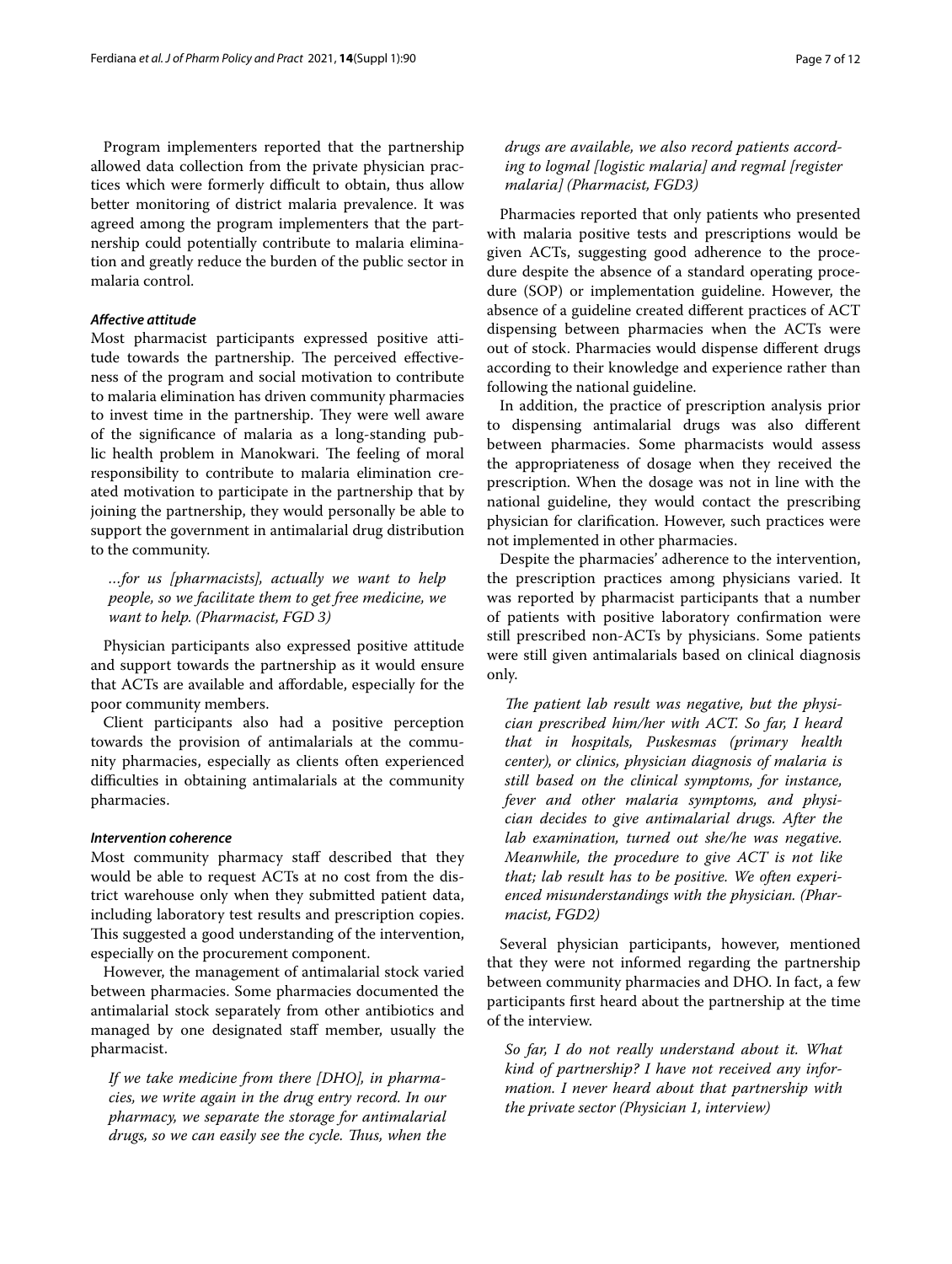## *Self‑efcacy*

Program implementers participants expressed their confidence in implementing this partnership. They perceived that the partnership had been well implemented.

*In our opinion, our capacity to implement this partnership is great because, with this partnership, we have worked together with private provider (DHO, interview)*

On the contrary, private health provider participants were not confdent enough that other pharmacists or pharmacy assistants would follow the procedures.

*From my point of view, the SOP will be implemented, but you know in Indonesia, people often diffcult to follow the procedures. If the SOP is already developed, we have to slowly implement it and make it as our habit. For this condition, I think SOP is very important (Pharmacist, FGD 3)*

## *Perceived burden*

Pharmacist participants reported that they often felt burdened by joining the partnership, especially as they lack the human resources and time to manage the reporting and procurement process. The procedure to obtain ACTs was perceived to be cumbersome; the DHO malaria officer must first approve the request, however, this person was sometimes not present at the DHO office. After obtaining the approval, the pharmacy staf had to go to the pharmacy warehouse to collect the medicine. It was not possible to collect a large number of medications at once; hence, the staff had to go to the DHO more than once a month.

*The reporting is a burden for us... because in our pharmacy we had to take care many things. Administration problems are many; items come in, invoices are a burden. Moreover, we need to ask the drug there, and we need to give reports, and the report that we gave is not perfect; I mean it was not as what they want, and they asked us to revise it again.*  Then we need to submit there again. (Pharmacist 6, *interview)*

Financial incentives for community pharmacies were in fact almost none, as malaria patients that purchased antimalarials were only required to pay for IDR 5000–10,000 for administrative fees. This small amount was used for buying consumables such as drug labels and plastic wraps. This, however, raised some debates among the pharmacists, as it could lead to ethical and legal issues.

The pharmacy management asked to charge for

*administrative cost. It was not much, only for providing drug labels from paper and packaging. Tose were bought by the pharmacy. If it is not charged to the buyer, from the management point of view, how can we cover these cost (Pharmacist, FGD 3)*

Such extra burden diminished the motivation for pharmacies to keep participating in the partnership. Some pharmacies had to terminate the partnership because the costs of participation outweighed the beneft.

*I have once taken drugs from DHO, but the reporting and requirements for requesting drugs are complicated, so I do not participate in the initiative anymore. I heard many complaints from other pharmacists that the process to request drugs is complicated and time-consuming. I don't want that it will become problem in the future, so I stop taking drugs from DHO (Pharmacist 7, interview)*

## *Opportunity costs*

Although the majority of pharmacist participants had a positive attitude towards the partnership, some participants expressed concerns that they received almost no tangible beneft from participation. Instead, participating in this partnership often created signifcant opportunity costs for pharmacies due to the extra time invested for reporting and procurement process.

The frequent stock-out of antimalarial drugs in the district warehouse even led some pharmacies to no longer sourced antimalarials from the DHO because that time invested for procuring the medicine using the partnership mechanism was perceived as too much.

The previous pharmacist said that the procedure *is complicated because several she times requested drugs to DHO, they said they were out of stock. So, because we need malaria drugs, we procured other malaria drugs ourselves (Pharmacist, FGD 1)*

However, other pharmacy participants mentioned that participating in this partnership could result in increased revenue for pharmacies, because patients would also buy other drugs such as analgesics or antipyretics.

Physicians mentioned that although providing ACTs alone did not offer any profit for the pharmacies, they could gain income from physician consultation and laboratory examination fees.

*...we got proft from other income, such as consultation fee, administration fee, other drugs selling, laboratory test. How much can we get from selling ACTs? We don't want to burden the patient. Furthermore, it aims to eliminate malaria. (Physician 2, interview)*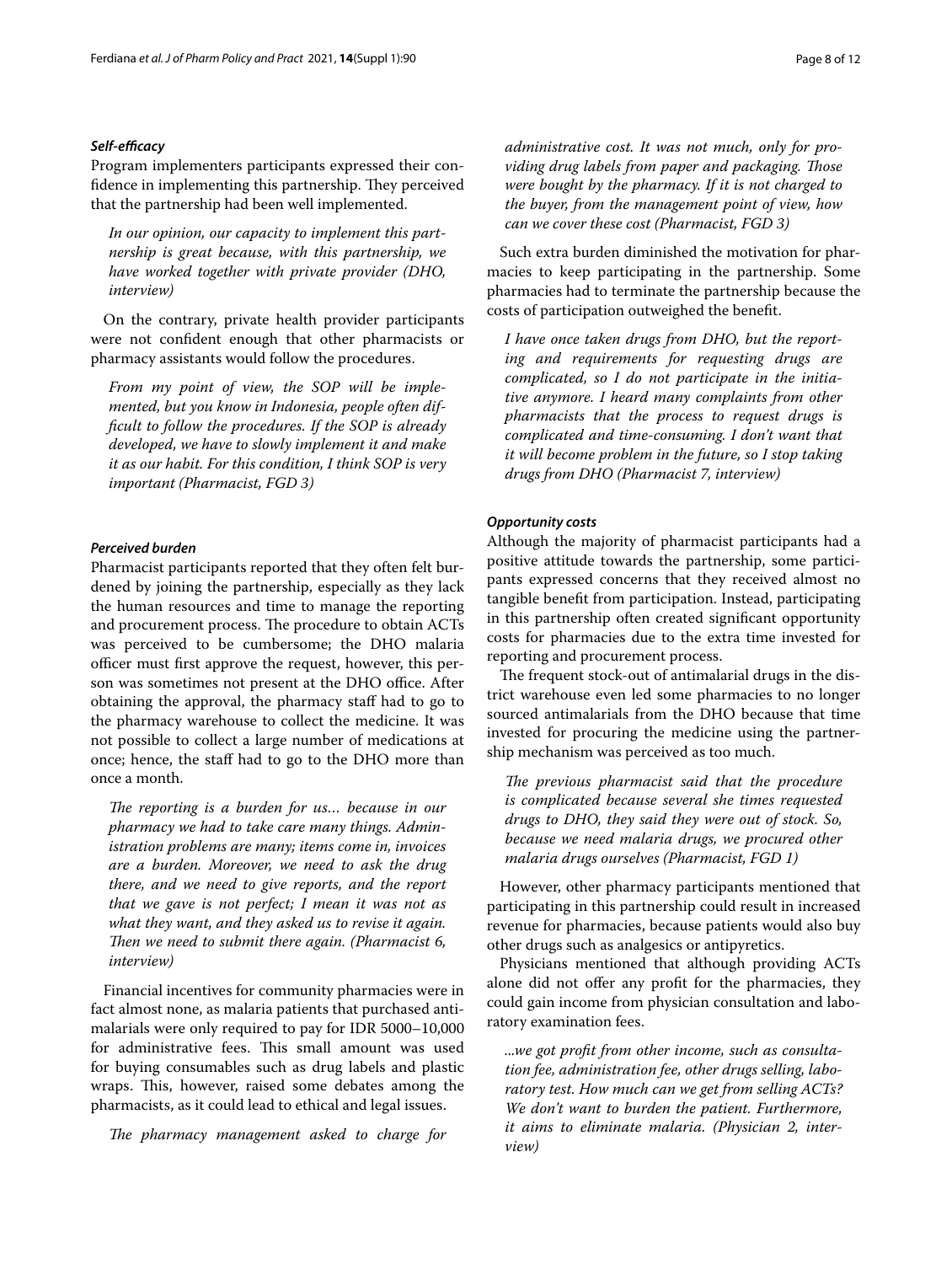Community pharmacies that had a partnership with the National Health Insurance (BPJS) gained some fnancial beneft by joining in the partnership because they did not need to procure antimalarials using capitation payment. Hence, they would save some money from the drug procurement budget.

*I said [to the doctor] that we could no longer procure drugs by ourselves because of the high price. Most of our patients were covered by the National Health*  Insurance (BPJS). Therefore, we would better take *drugs from DHO. It will be really helpful because we could save the budget for buying drugs. It is free; it will beneft us (Pharmacist, FGD 2)*

Non-monetary benefts such as opportunities for continuing education were also mentioned. For example, laboratory analysts were given training on parasitological examination, while physicians and pharmacists were given malaria case management seminars.

## *Ethicality*

Participants raised a number of ethical issues in the initiation and implementation of the partnership. First, the nature of participation in the partnership was supposed to be voluntary. However, the initiation of the partnership was not clearly communicated to the community pharmacies. One participant from community pharmacies mentioned that at frst, they were invited to a meeting but were not informed that the meeting was aimed at signing the MoU of the partnership. As a result, the participant felt that they had little choice other than participating in the partnership.

*... when we got there, it was a meeting on a partnership, and we didn't know that. So, we were already in the meeting; it's impossible if we reject to par*ticipate... (laughing). The only thing we can do was *accepting and trying to get involved. (Pharmacist 2, interview)*

Moreover, the government's dual role might create an undue infuence on community pharmacies to participate in the partnership. On the one hand, the DHO was the initiator of the partnership and had a great interest in achieving the partnership's goal. On the other hand, the DHO was also authorized to recommend the issuance or renewal of an operational license for community pharmacies. This may impact the voluntary nature of participation in the partnership because community pharmacies might fear that non-participation would afect their licensing processes.

The second issue is the restriction of the sale of patent drugs by pharmacies. One requirement of the partnership was that participating pharmacies could not dispense patent antimalarial drugs and non-ACT drugs. By law, however, despite being the highest health authority in the district, the DHO did not have the rights to restrict the sale of certain drugs by the pharmacies, as long as these drugs have been issued permits by the Food and Drug Administration to be distributed in Indonesia. Therefore, the provision of non-ACT and patented drugs at pharmacies cannot be prohibited.

In addition, DHO also realized that strictly imposing the rules of restricting the sale of certain drugs at pharmacies would potentially reduce the already small revenue of pharmacies. This has created moral conflicts among DHO participants.

*....we actually tried that chloroquine not being sold anymore (at pharmacies), but we cannot prohibit them because of economic factor (DHO, interview)*

The third is the issue of charging administrative fees to patients. Pharmacist participants who also sat in the professional association mentioned that it is not appropriate to charge patients even though it is only a small amount of money because antimalarials are provided for free by the central government. Selling the drugs at some costs, even though it is for administrative costs, could pose legal problems to the health authorities.

*Even though it is only a small amount of money, we have to look at the MoU. Why we agreed with IDR 5000. If we look at the MoU, we are wrong. We cannot charge the patient. This drug (ACT) is from the government. It is free. Someday if there is someone who looks at the details on this matter, we could be blamed and it can be a problem..... We can be sued in Administrative Court because this is wrong. OK, it might be a consensus, but we cannot charge for money. (Pharmacist, FGD 2)*

Concerns were also raised that the provisions of ACTs drugs at no cost in pharmacies might lead to practices violating the MoU among the pharmacy staff. This led to some pharmacies refused to participate in the partnership.

*We do not take drugs from DHO because we are worried that the drugs might be sold by our stafs. It will afect our reputation. (Pharmacist 4, interview)*

Because of these potential conficts, it was decided in a consensus that patients should not be informed that antimalarial drugs are provided at no cost in pharmacies. Pharmacist participants also mentioned that they sometimes had to lie to patients who requested antimalarial drugs without prescriptions. Instead saying that the medicine has to be purchased with a prescription, they said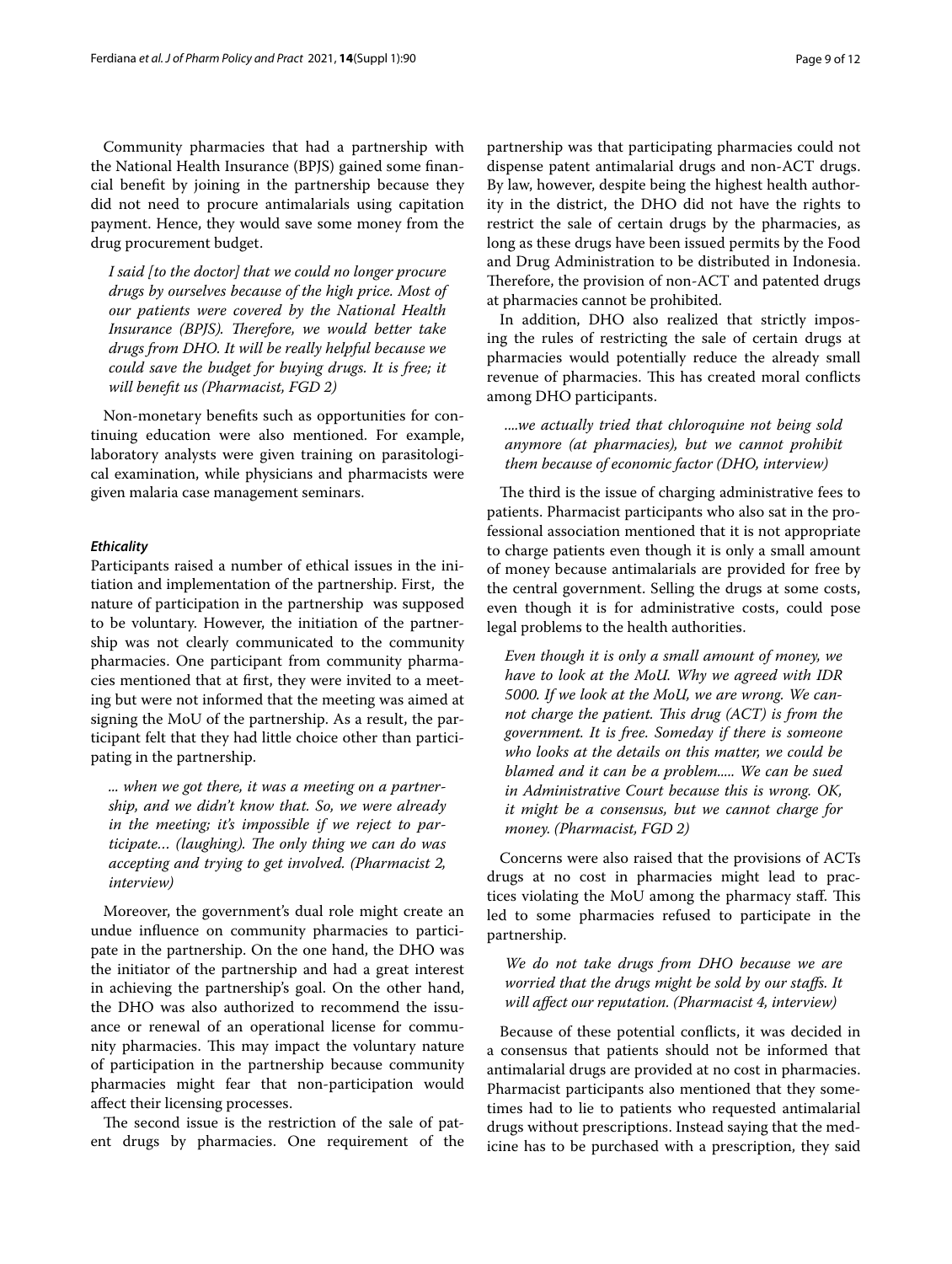that the medicine is out of stock. Because of the sociocultural characteristics of the local people, rejection to a patient's request would potentially create anger among clients.

*…Furthermore, we live in Papua, we would rather say that we do not have the drugs than saying to them that they have to bring a prescription to buy it. It will trigger anger toward us (Pharmacist 3, interview)*

In line with that, all client participants did not know that antimalarials are provided for free at pharmacies.

*I have heard from my neighbor about this free malaria drugs. I heard that we could get free malaria drug from hospital or PHC, but I never heard that it is also available at community pharmacies (Patient 3, interview)*

Because not all pharmacies participate in the partnership, the practice of dispensing antimalarials at no cost was not universally implemented in all pharmacies. As a consequence, patients who accessed antimalarials at nonparticipating pharmacies might have to pay higher costs than those who accessed at the participating pharmacists, raising inequity in access issues.

*However, there are pharmacies selling antimalarials for some price. It led confusion among patients, why it was sold when we could get it for free from PHC. (Pharmacist, FGD 3)*

## **Discussion**

This is the first study investigating the acceptability of public–private partnership in malaria control as perceived by diferent stakeholders in Manokwari, a malariaendemic, semi-urban district in West Papua, Indonesia. The partnership focuses on the provision of subsidized ACTs in community pharmacies based on diagnostic confrmation. Although public–private partnership has been one of the national malaria control strategies, the approach of providing subsidized ACTs in pharmacies is quite new in Indonesia. Therefore, our study findings are an important contribution to developing a strategy to increase access to ACTs in Indonesia and other countries with similar settings.

Our study found that the provision of ACTs at no cost in community pharmacies was perceived as efective and created positive attitudes among the key partners involved, which perhaps stemmed from the perceived effectiveness of the intervention. The increase in the use of ACTs reported by pharmacies suggested that the partnership has the potentials to expand access to ACTs through community pharmacies and physicians. Prior to the partnership, as also found in other endemic countries [[3\]](#page-11-2), much of the provision of antimalarials in pharmacies and other drug sellers were unregulated. In addition to that, only patent non-ACT antimalarials, such as quinine are available. Previous studies showed that distributing subsidized ACTs through pharmacies and drug outlets results in a substantial increase of ACT use in the private

sector because of improved availability and affordability

[[2,](#page-11-1) [23](#page-11-21), [24\]](#page-11-22).

Furthermore, as ACTs are only given for laboratoryconfrmed malaria, the partnership also helps to ensure access to quality malaria diagnosis and treatment, especially with fairly good intervention coherence in this study. Experience with similar initiatives in other countries also showed that community pharmacies and physicians are able to provide a standard of care that previously only existed in the public sector, thus improving access to prompt and efective treatment in the community [[25](#page-11-23), [26\]](#page-11-24). In Lao PDR, the provision of malaria diagnostic and treatment services in registered local pharmacies and clinics contributed to a signifcant increase in the proportion of patients tested for malaria [\[27](#page-11-25)]. In Ethiopia, a mix between the public and private provision of malaria care services has signifcantly improved adherence to treatment guidelines [\[28](#page-11-26)]. However, physicians' involvement in the present partnership should be strengthened to ensure adherence to treatment guidelines.

Benefts ofered for the private providers in this program were similar to those applied in other countries, including continuing education for private health providers [\[27](#page-11-25)] and profts from OTC sales. Nevertheless, the tangible benefts of the partnership were deemed too small compared to the burden. The perceived burdens associated with the partnership's participation, such as time, human resources, and opportunity costs, were quite substantial. The perceived burden and inherent interest in revenue and proft can confict with the positive public health impacts of the partnership, and if the negative outweighs the positive, the partnership can be terminated by the private health providers. Experience from other countries showed that offering benefits to the private sector could increase retention in the program. In Tanzania, formally recognizing businesses as an "Accredited Drug Dispensing Outlet" was the main reason for owners to participate in public–private partnerships [\[23](#page-11-21)].

A number of ethical issues raised by the participants should be a matter of concern for the program imple-menters. Brinkerhoff [[29\]](#page-11-27) asserted that in government and private partnerships, jointly determined goals, collaborative and consensus-based decision-making, nonhierarchical and horizontal structures and processes, and synergistic interactions among partners should be in place in order to build a long-term relationship. Despite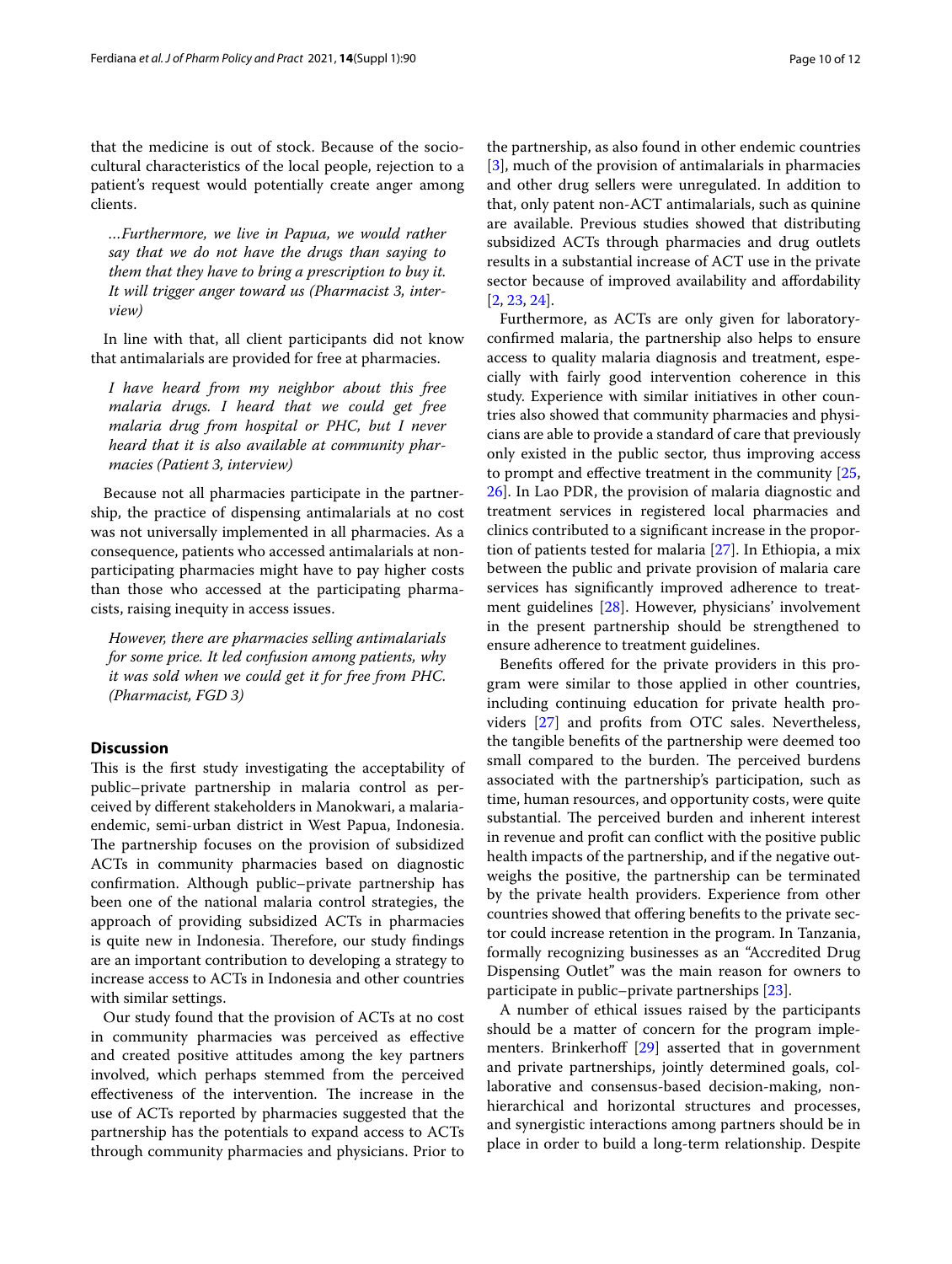the common goal of malaria elimination, a low degree of a mutual relationship was still observed in the present partnership. Private health providers, as the key partner in the partnership should be adequately informed about the procedure and consequences pertinent to participation in the partnership, as well as their individual and collective performance on a regular basis. Such involvement will augment the motivation of private health providers to commit to the partnership and contribute their resources to achieve the common goal.

Moreover, inequity in access to ACTs may exist, partly because of the programmatic issues. The low coverage of the partnership despite the growing number of pharmacies leads to diferent antimalarial dispensing behavior between participating and non-participating pharmacies. The lack of involvement of other private health providers, especially physicians, in the partnership, resulted in different practices when prescribing antimalarials. The absence of written guidelines also caused diferences in ACTs dispensing practices between participating pharmacies, especially when the medication is out of stock. Consequently, patent ACTs and non-ACTs such as quinine were still provided at cost and sometimes dispensed without a positive diagnosis of malaria, creating inequity in access to standardized treatment among clients of community pharmacies.

## **Strength and limitations**

Our study provides insights into the perceptions of different stakeholders experiencing and practicing the partnership. The study, however, did not involve newly established pharmacies in the study location. Thus, we were not able to document their perspectives towards this program. Most of these providers were established between 2018 and 2019, during which the MoU was already established and ongoing. The recruitment of study participants was also halted because of the emergence of the COVID-19 pandemic. Therefore, the number of patients interviewed was only a few, especially those from the non-participating pharmacies. The study reflected Manokwari's situation, which has different sociocultural and economic characteristics from other areas in Indonesia. The behavior of private health providers in this area may difer from those in other areas.

## **Implications**

For the partnership to be sustained, the overall procedure and implementation of the partnership should frst be revisited. First, the growth in the number of community pharmacies should be considered in expanding the partnership to ensure equity in access to ACTs among clients of pharmacies could be narrowed down. First, the growth in the number of community pharmacies should be considered in expanding the partnership to ensure equity in access to ACTs among pharmacies' clients. Information on the partnership needs to be disseminated to new pharmacies to ensure high coverage. Second, programmatic issues such as the shortage or stock-out of drugs and the absence of staff responsible for procurement should be addressed to ensure the quality of the program.

Third, it is important to aim for a balance between public health benefts and business issues in the implementation of the partnership for ACTs distribution. Adequate incentives for participating providers should be provided. If monetary incentives cannot be offered, the partnership should consider including non-monetary yet tangible benefts for private providers, for example, a regular capacity building workshop in malaria diagnosis and treatment.

Lastly, to improve the quality of the program including adherence to the malaria diagnosis and treatment guideline, an implementation procedure should be developed and disseminated. Supervision and monitoring to private health providers should be conducted on a regular basis to identify bottlenecks in the implementation and fnd a solution.

## **Conclusion**

The acceptability of public–private partnerships for the provision of ACTs among private providers in Manokwari was still low. Despite the perceived efectiveness, the burden of participation in the long run might outweigh the benefts, posing threats to the intervention's sustainability. Innovations to simplify the partnership procedures in combination with performance-based incentives are needed to improve the implementation. Engagement of patients and physicians is needed to increase the partnership's coverage and efectiveness, thus ensuring improved access to efective diagnosis and treatment of malaria.

#### **Acknowledgements**

We would like to convey our gratitude to Subdirectorate Malaria Ministry of Health of Republic of Indonesia, West Papua Provincial Health Office, Manokwari District Health Office, Yayuk Nuryanti, and Ruth Faidiban who supported this study.

#### **About this supplement**

This article has been published as part of Journal of Pharmaceutical Policy and Practice Volume 14, Supplement 1 2021: Strengthening health systems: The Role of Drug Shops. The full contents of the supplement are available at [https://joppp.biomedcentral.com/articles/supplements/volume-14-suppl](https://joppp.biomedcentral.com/articles/supplements/volume-14-supplement-1) [ement-1](https://joppp.biomedcentral.com/articles/supplements/volume-14-supplement-1).

#### **Authors' contributions**

FGDs were conducted by AF, AP, and ES. In-depth interviews were conducted by UC and 2 research assistants. UC contributed in secondary data analysis. AF, AP, ES, UC, LA contributed in qualitative data analysis. All authors were involved in reviewing, revising the manuscript, and approving the fnal manuscript.